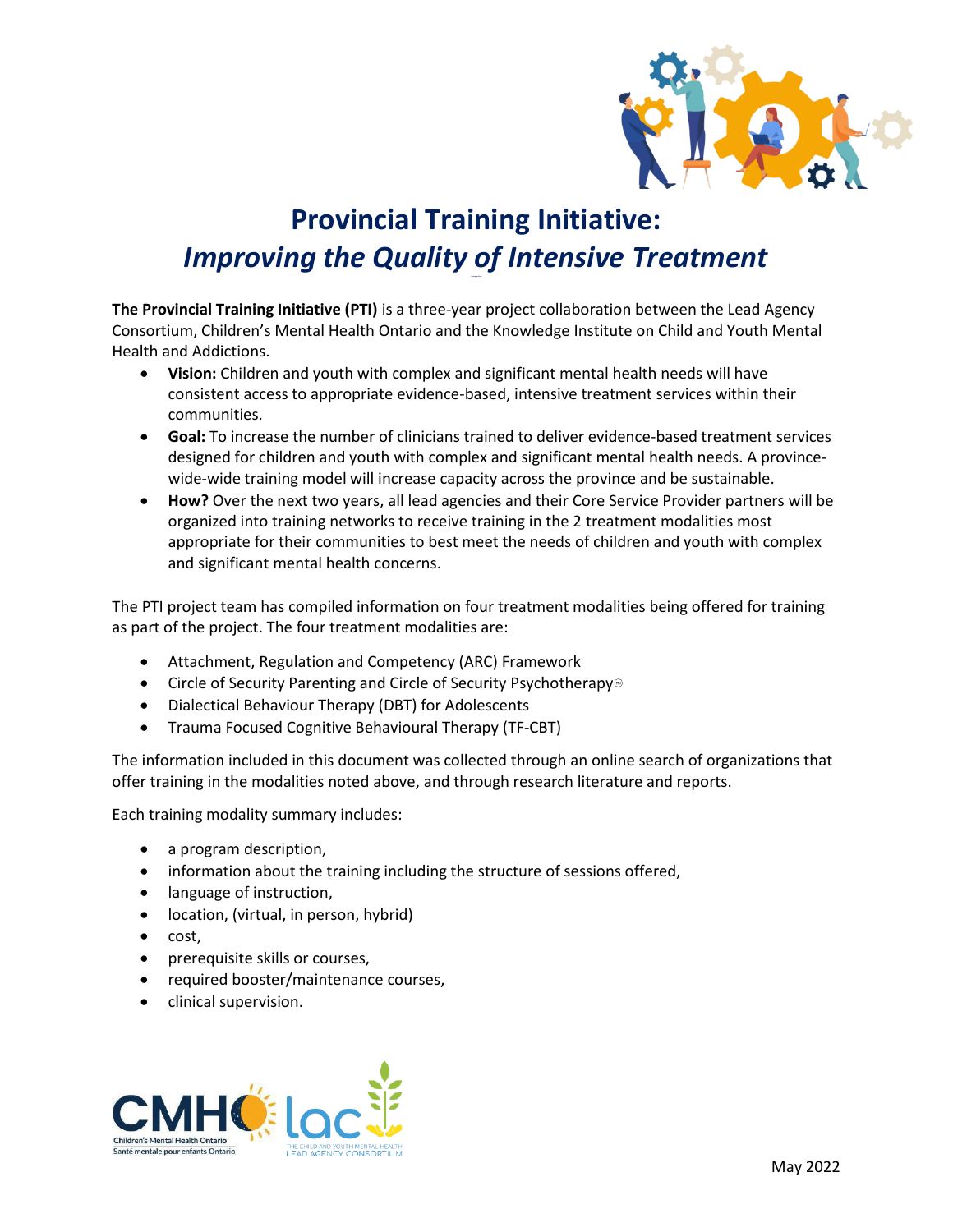

# **Table of Contents**

| <b>Attachment, Regulation and Competency (ARC) Framework</b>                       | 3  |
|------------------------------------------------------------------------------------|----|
|                                                                                    |    |
| <b>Circle of Security Parenting and Circle of Security</b><br><b>Psychotherapy</b> | ь  |
|                                                                                    |    |
| Dialectical Behaviour Therapy (DBT) for Adolescents                                | 8  |
|                                                                                    |    |
| <b>Trauma-Focused Cognitive Behavioural Therapy (TF-CBT)</b>                       | 11 |

# **Acknowledgement**

The Knowledge Institute in Child and Youth Mental Health and Addictions (KI) and Children's Mental Health Ontario (CMHO) are key partners in the PTI project. The KI conducted a literature review of evidence-based interventions appropriate for children and youth with complex and significant mental health needs. The four modalities chosen are a subset of that review and all literature references come directly from the KI materials. CMHO conducted research and provided a training summary for each of the four treatment modalities.

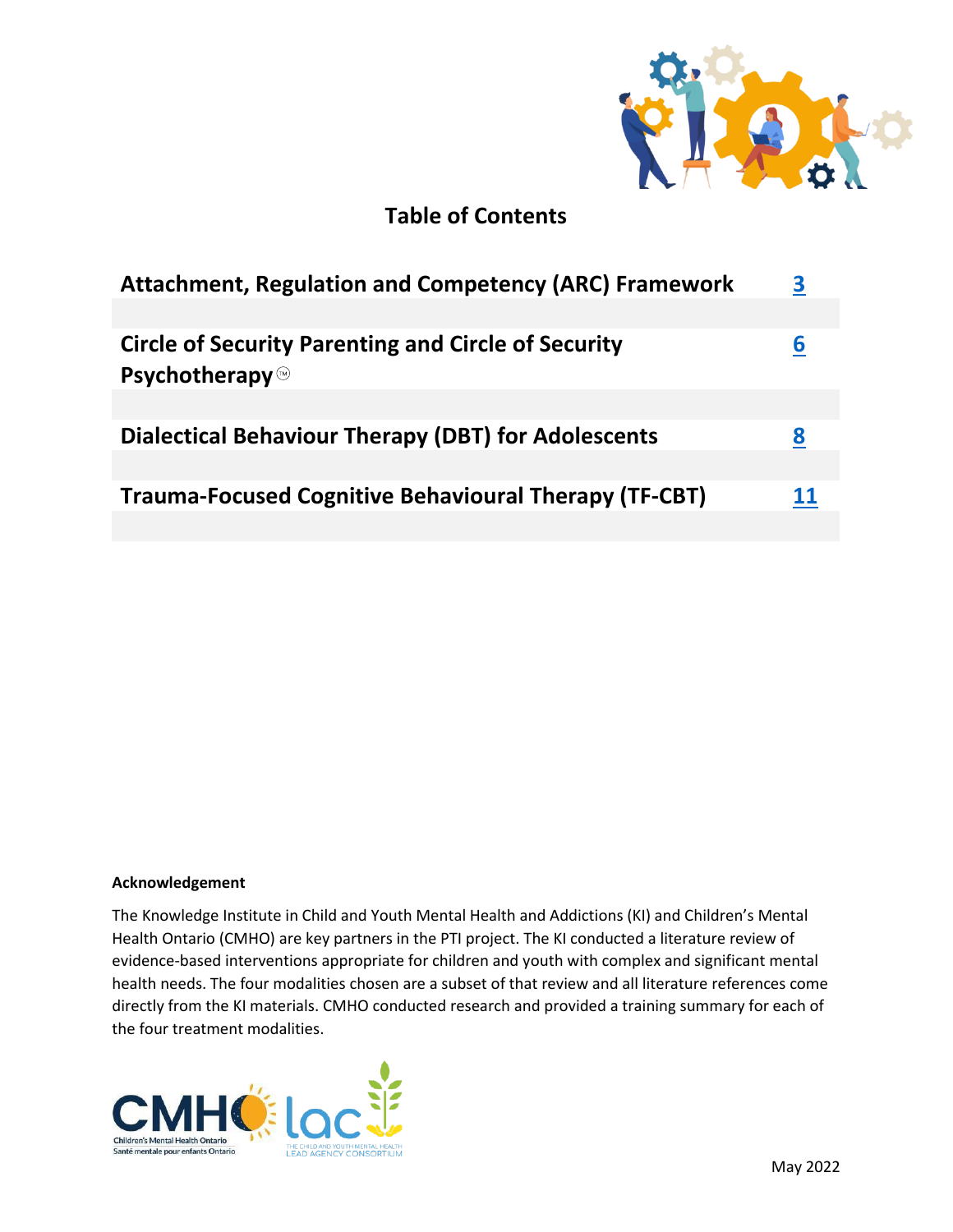

# <span id="page-2-0"></span>**Attachment, Regulation and Competency (ARC) Framework**

### **Program Overview**

**Attachment, Self-Regulation and Competency (ARC) Framework** is a flexible, components-based intervention developed for children and adolescents who have experienced complex trauma. It is designed as both an individual clinical intervention and as an organizational framework.

#### **Implementation Considerations**

Successful implementation requires a commitment on the part of the organization to support the service model change. Training is available to various disciplines to ensure widespread consistent application of a trauma informed approach.

# **Target Population**

• Children, adolescents, and young adults (0-21) who have experienced or been impacted by chronic or complex trauma and their caregiving systems.

# **Program Components**

ARC is organized around three domains of intervention and identifies 8 key treatment targets.

- *Attachment.* The framework focuses on **strengthening the caregiving system** surrounding children **through enhancing supports, skills, and relational resources for adult caregivers**. Caregiver supports and the caregiver-child relationship are addressed through an emphasis on three primary targets:
	- (1) Supporting caregivers in recognizing, understanding, accepting, and managing their own emotional and physiological responses, particularly as relates to and impacts parenting or child-care;
	- (2) Enhancing rhythm and reciprocity in the caregiver-child relationship, and helping caregivers deepen their understanding of child behavior; and
	- (3) Building effective, trauma-informed responses to child and adolescent behavior.
- *Regulation*. Many young people who experience trauma are referred for treatment services or struggle in settings like school as a result of difficult behaviors, out of control emotions, and impulsive or disorganized bodies. Treatment emphasizes cultivating youth **awareness and skill in identifying, understanding, tolerating, and managing internal experience**. Regulation is addressed through
	- (1) Supporting youth in developing an awareness and understanding of feelings, body states, and associated thoughts and behaviours;
	- (2) Helping youth develop increased capacity to tolerate and manage physiological and emotional experience; and
	- (3) Enhancing tolerance for and skill in building relational connection.

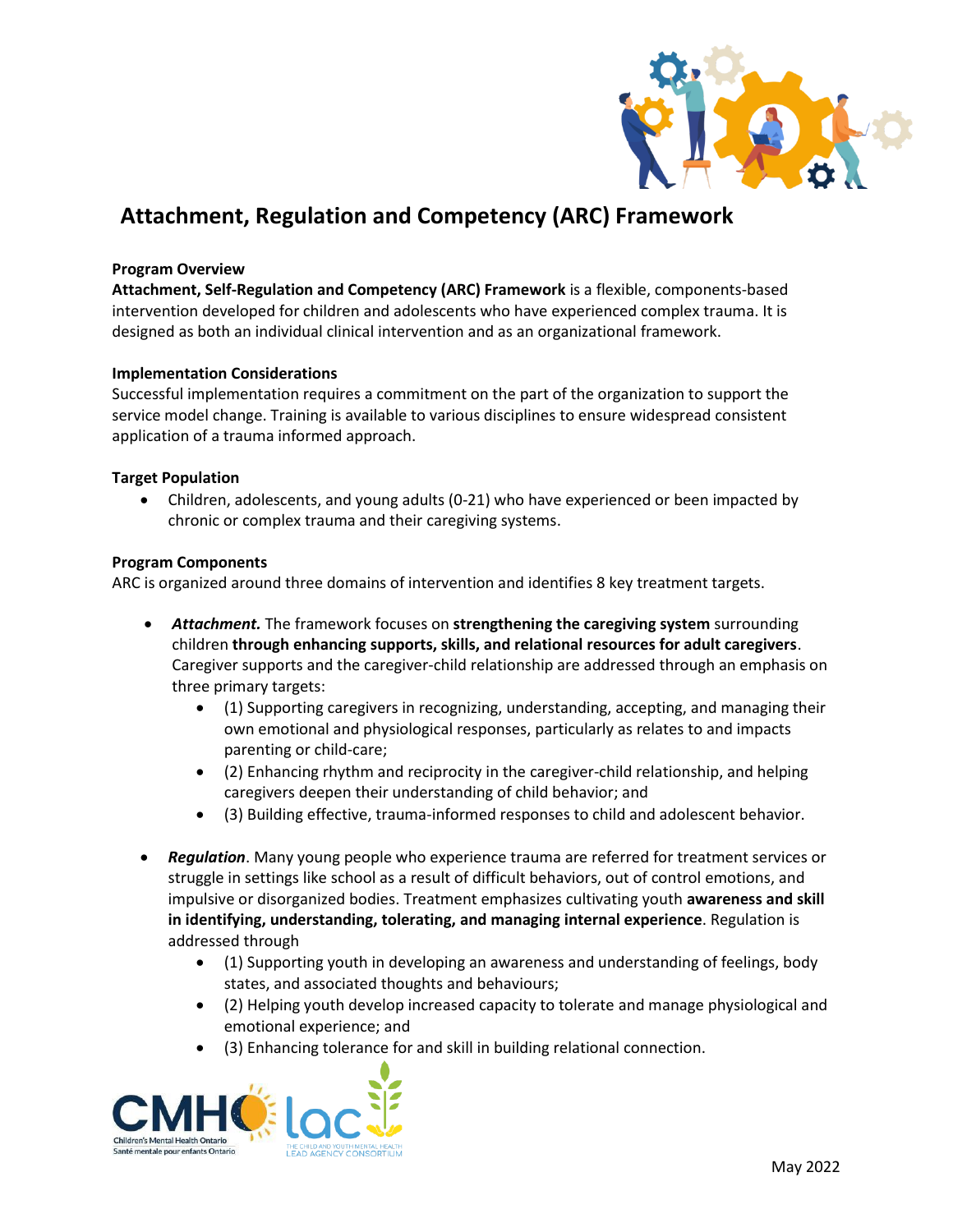

- *Competency.* The framework addresses **key factors associated with resilience** in stressimpacted populations. A goal of intervention utilizing ARC is to go beyond pathology reduction, and to increase positive/resilient outcomes among youth receiving intervention. Competency goals include:
	- (1) Increasing opportunity for choice and empowerment, and skill in recognizing choice points and in effective decision-making; and
	- (2) Identification and exploration of a range of aspects of self and identity and building coherence through development of narrative around key life experiences, including traumatic exposures.

# **Program Structure**

• 12-52 sessions.

# **Training Overview**

# **Eligibility Criteria**

- ARC training includes foundational level trauma training but for clinical, practitioners in Ontario must be qualified to perform the controlled act of psychotherapy.

# **Structure of Training**

- **Length of Training:** Depends on the level one day foundational and up to 5 days for clinicians
- Program Delivery: Virtual and in-person
- **Language(s) of Instruction:** English, Arabic
- **Clinical Supervision:** Clinical Consultation is available from the Attachment and Trauma Treatment Centre for Healing
- **Location:** Trainers are acquired through the Attachment and Trauma Treatment Centre for Healing $1$
- **Cost:** 
	- o Approximately \$800 CAD per person

# **Certification/Continuing Education Credits**

- Continuing Education credits given
- Various levels of certification: Trauma Integration Practitioner Non-Clinical, Clinical Stream, Facilitator, and Mentor.

<sup>1</sup> Attachment and Trauma Treatment Centre for Healing [https://www.attachment-and-trauma-treatment-centre](https://www.attachment-and-trauma-treatment-centre-for-healing.com/)[for-healing.com/](https://www.attachment-and-trauma-treatment-centre-for-healing.com/)

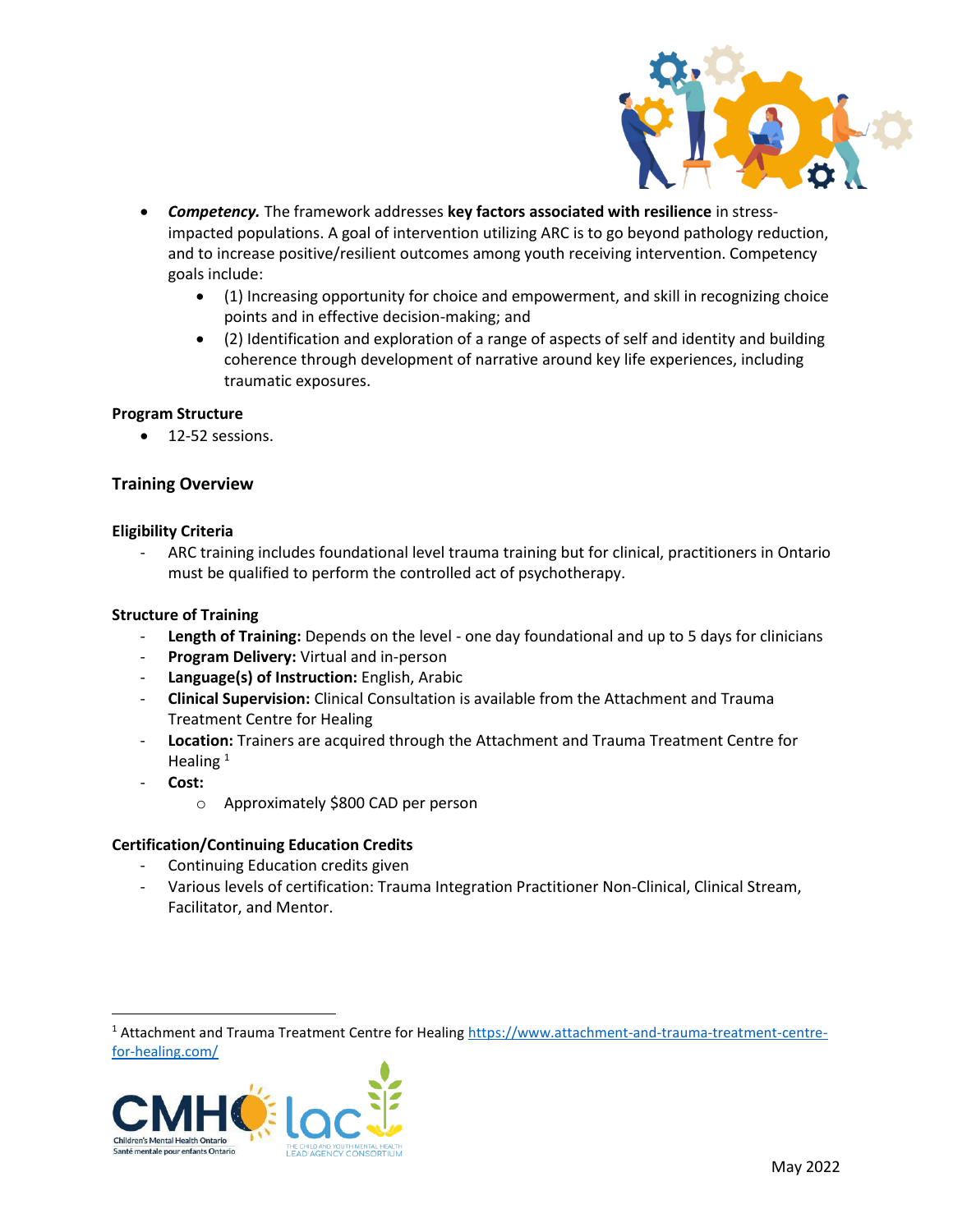

# **References in Literature**

Arvidson, J., Kinniburgh, K., Howard, K., Spinazzola, J., Strothers, H., Evans, M., Andres, B., Cohen, C., & Blaustein, M.E. (2011). Treatment of complex trauma in young children: Developmental and cultural considerations in application of the ARC intervention model. *Journal of Child & Adolescent Trauma, 4*(1), 34-51.<https://doi.org/10.1080/19361521.2011.545046>

Bartlett, J.D., Griffin, J.L., Spinazzola, J., Goldman Fraser, J., Norona, C.R., Bodian, R., Todd, M., Montagna, C., & Barto, B. (2018). The impact of a statewide trauma-informed care initiative in child welfare on the well-being of children and youth with complex trauma. *Children and Youth Services Review, 84,* 110-117[. https://doi.org/10.1016/j.childyouth.2017.11.015](https://doi.org/10.1016/j.childyouth.2017.11.015)

Lawson, D.M., & Quinn, J. (2013). Complex trauma in children and adolescents: Evidence-based practice in clinical settings. *Journal of Clinical Psychology, 69*(5), 497-509. [https://doi.org/10.1002/jclp.21990.](https://doi.org/10.1002/jclp.21990)

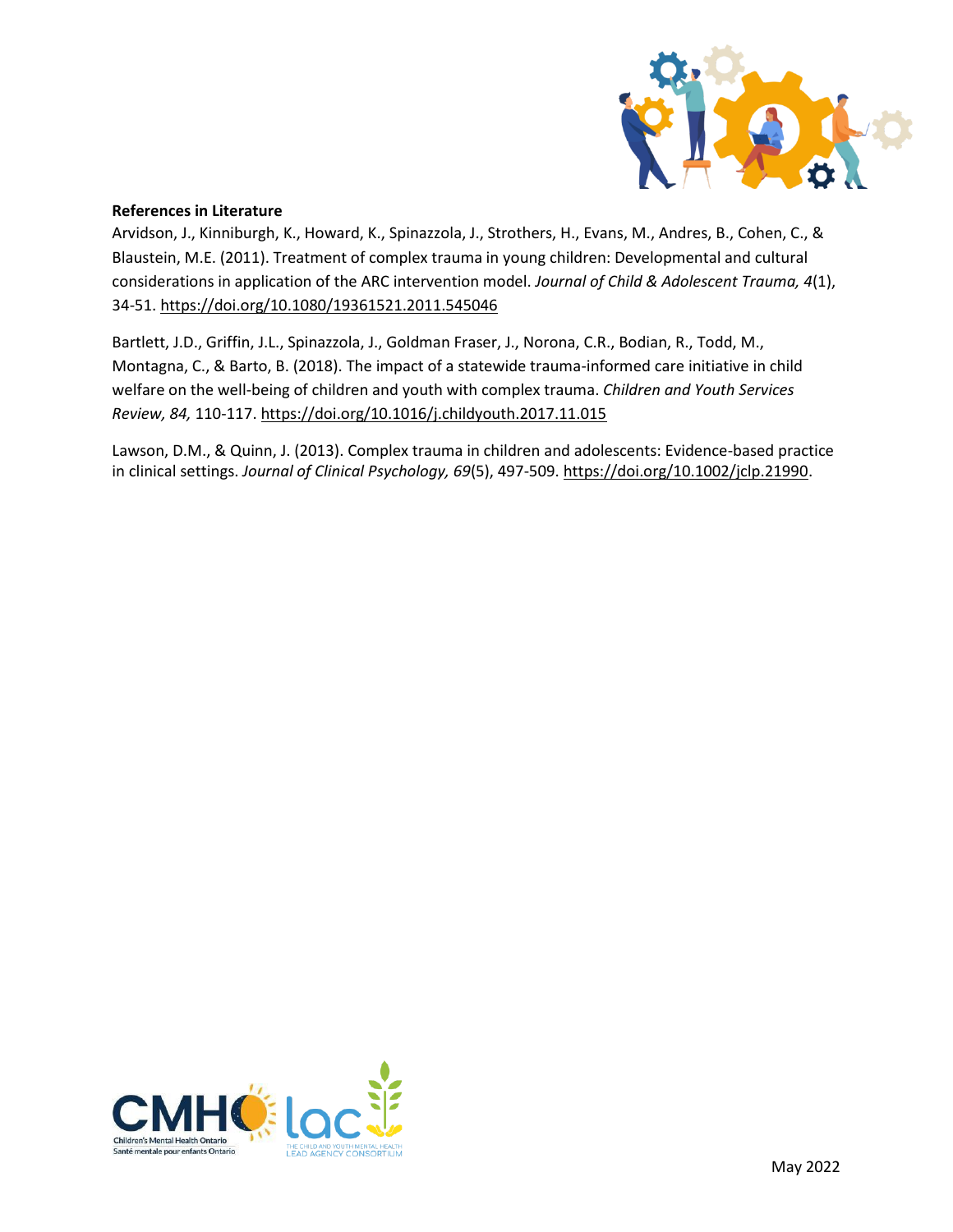

# <span id="page-5-0"></span>**Circle of Security Parenting and Circle of Security Psychotherapy**

# **Program Overview**

**Circle of Security Parenting and Circle of Security Psychotherapy** are 2 early intervention programs that use an attachment-based and relational system of development framework. The Parenting intervention was designed for broad implementation using a manualized, video-based program to help caregivers provide a secure base and a safe environment for their children.

#### **Implementation Considerations**

Circle of Security Parenting can be delivered by anyone providing parenting education and/or counselling to parents/caregivers of young children. The Psychotherapy component must be delivered by clinicians who are qualified to conduct the controlled act of psychotherapy. The program manual and materials are offered in Spanish, Italian, Japanese, Danish, Norwegian, Swedish, Romanian, mandarin, French and English.

#### **Target Population**

- Children 1-4 years of age,
- Families who are at risk due to mental health challenges, history of trauma and/or involvement with child protection services.

#### **Program Components**

- Shift caregiver focus from behaviour management to enhancing the quality of the relationship.
- Understand specific steps to build self-reflection in the parent child relationship.
- Use video equipment to support increased empathy in caregivers.
- Learn step by step approaches for promoting secure attachment in children.

#### **Program Structure**

- Parenting: Group programs are run with small groups of at-risk caregivers and children. 1 3-hour assessment session followed by 1.5-hour sessions every 2 to 3 weeks. Also, four home visits (after the assessment) over a period of three months.
- Program can be adapted to applications in multiple settings.
- Psychotherapy: Caregivers meet with a psychotherapist once a week for 20 weeks or as needed.

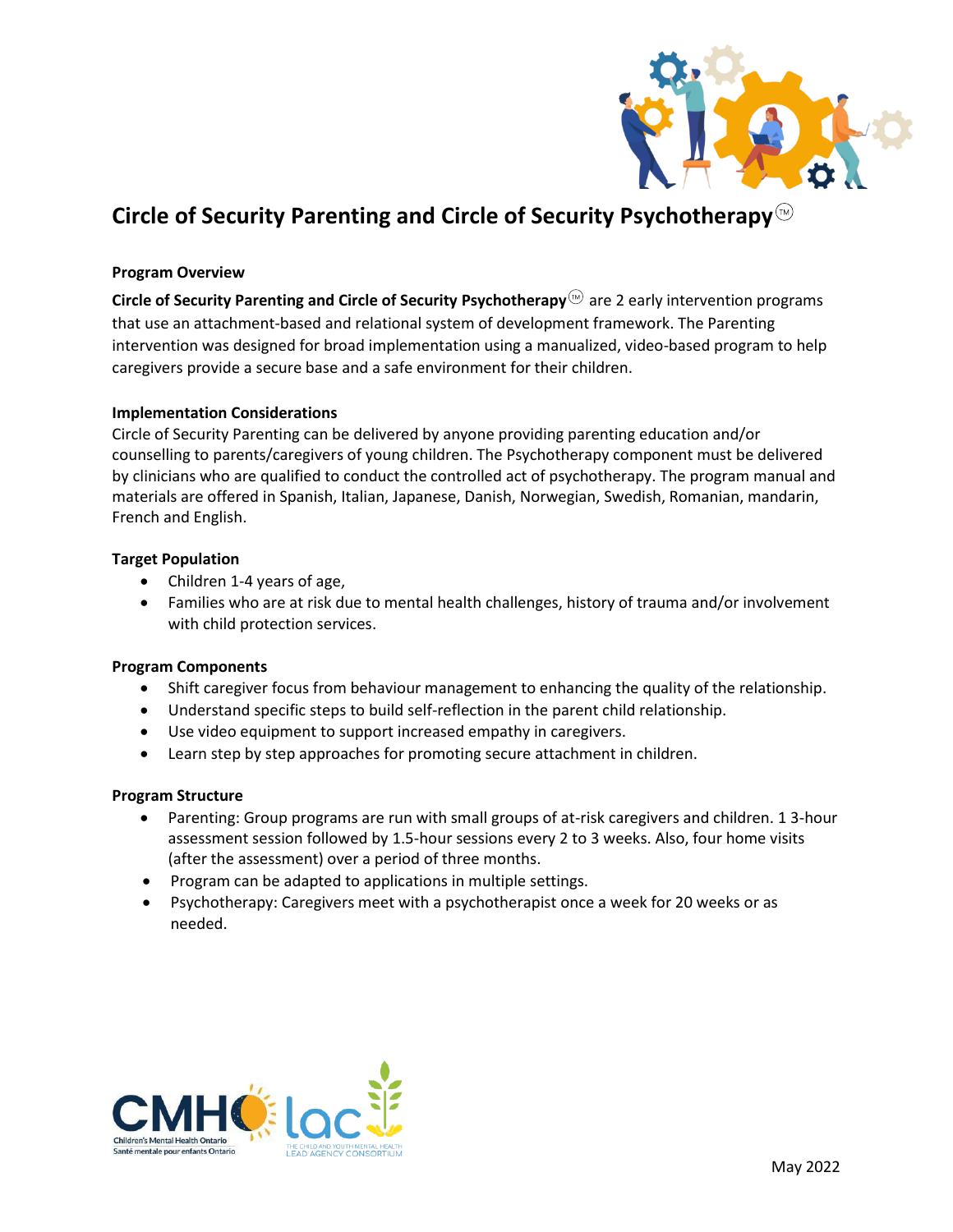

# **Training Overview <sup>2</sup>**

# **Eligibility Criteria**

- Circle of Security Parenting (COSP): anyone working with children, non-licensed facilitators Circle of Security-Intensive Model: Licensed Clinician <sup>3</sup>

# **Structure of Training**

- **Length of Training:**
	- $\circ$  About 35 hours for introductory offered in person, online over 1 week and online over 2 weeks via Circle of Security International
	- o Booster training offered (between 6-16 hours of self-directed training). Must have completed a minimum of two rounds of COSP facilitation to complete refresher course.
- Program Delivery: Virtual and in-person
- **Language(s) of Instruction:** English, Spanish, Norwegian, Italian, Romanian, Danish
- **Clinical Supervision:** Minimum 1 year for Circle of Security-Intensive Model <sup>3</sup>
- **Location:** USA however training can be conducted in Canada
- **Cost:** 
	- o \$1000 USD for introductory level courses
	- o \$250 \$500 USD for refresher courses

# **Certification/Continuing Education Credits**

- Certificate of Completion
- Continuing Education Credits Available

# **References in Literature**

Cassidy, J., Ziv, Y., Stupica, B., Sherman, L. J., Butler, H., Karfgin, A., . . . Powell, B. (2010). Enhancing attachment security in the infants of women in a jail-diversion program. Attachment & Human Development, 12(4), 333-353. doi:10.1080/14616730903416955

Hoffman, K., Marvin, R., Cooper, G. & Powell, B. (2006). Changing toddlers' and preschoolers' attachment classifications: The Circle of Security Intervention. Journal of Consulting and Clinical Psychology, 74, 1017-1026.

Pazzagli, C., Laghezza, L., Manaresi, F., Mazzeschi, C., & Powell, B. (2014). The circle of security parenting and parental conflict: A single case study. Frontiers in Psychology, 5, 887. <http://doi.org/10.3389/fpsyg.2014.00887>

<sup>2</sup> Circle of Security International<https://www.circleofsecurityinternational.com/register-for-a-training/>

<sup>3</sup> Circle of Security Comparing COSP and COS[-Intensive https://www.circleofsecurityinternational.com/circle-of-](Intensive%20https:/www.circleofsecurityinternational.com/circle-of-security-model/cosp-vs-cos-intensive/)

[security-model/cosp-vs-cos-intensive/](Intensive%20https:/www.circleofsecurityinternational.com/circle-of-security-model/cosp-vs-cos-intensive/)

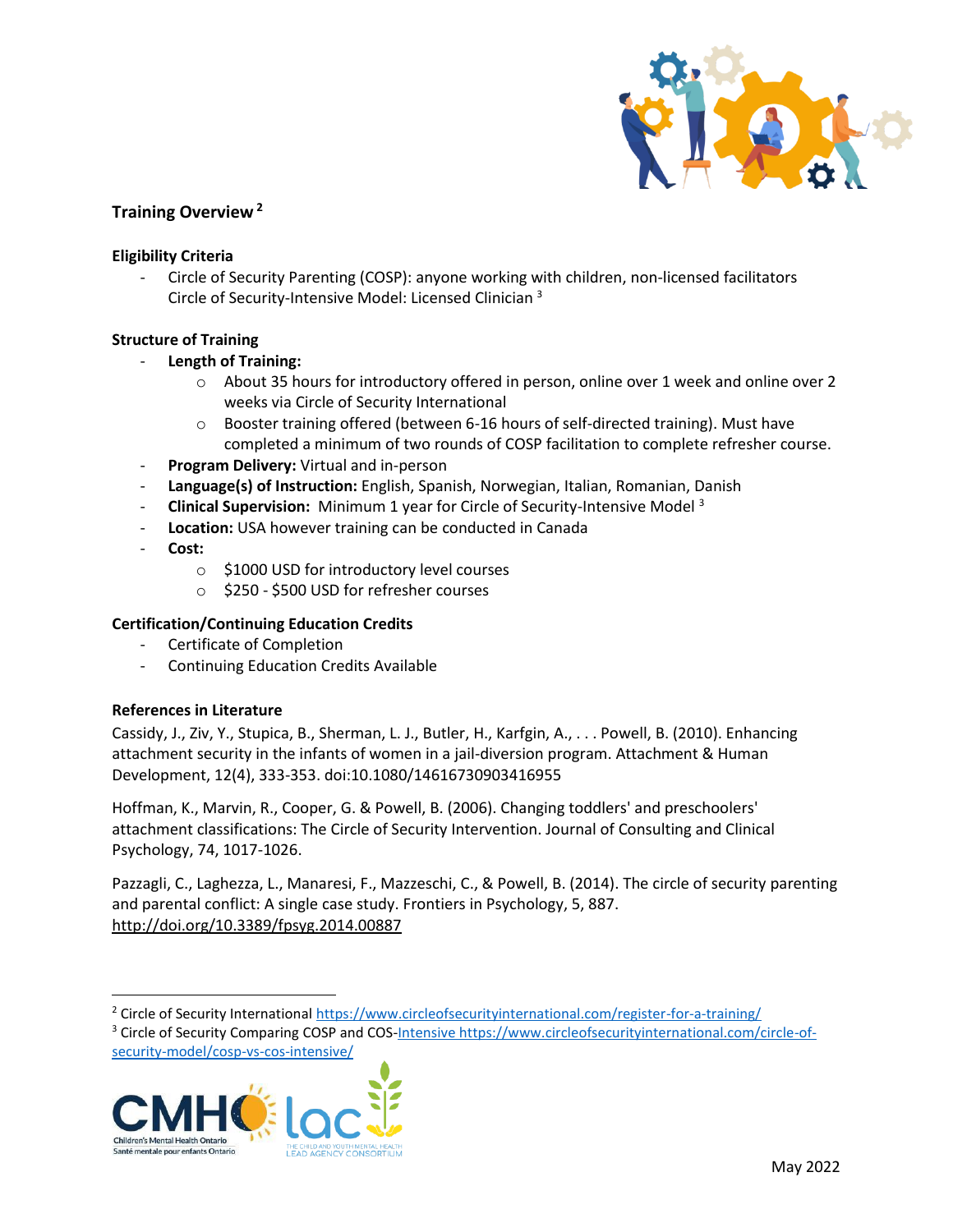

# <span id="page-7-0"></span>**Dialectical Behaviour Therapy (DBT) for Adolescents**

# **Program Overview**

Dialectical Behaviour Therapy (DBT) for Adolescents is an evidence-based cognitive behavioural therapy that uses mindfulness, acceptance, emotion regulation, distress tolerance and interpersonal effectiveness in its practice.

DBT for Adolescents is the delivery of effective DBT at its most relevant for adolescents; and teaches adolescents important life and psychological skills and then, supports the application of those skills in life.

# **Implementation Considerations**

The implementation of DBT involves a significant allocation of resources. To ensure fidelity, the provider must have the capacity to provide group and individual sessions, telephone support (including crisis support), caregiver education and regular consultation sessions.

# **Target Population**

Adolescents who are experiencing any or all: confusion about self, impulsivity, lack of emotional control, interpersonal problems, family problems and dilemmas, high risk behaviors, including suicidal behavior and non-suicidal self-injury.

DBT was originally developed for people with borderline personality disorder, but it is effective for people with other mental health problems, including suicidal behaviour, self-harm, substance use, posttraumatic stress disorder (PTSD), depression and eating disorders.

# **Program Components**

- Skills development groups, where young people learn important life skills.
- 1:1 sessions where young people meet with their individual therapist to problem solve, maintain motivation, and more.
- Telephone support, where therapist and young person have telephone communication to help them apply the new skills, they learn even in crisis situations.
- Caregiver education and support.
- Consultation Meetings. Where all the professionals involved in providing DBT discuss any current issues, to support each other and ensure quality control.

#### **Program Structure**

- Skills development group- 2.5 hours per week for 24 weeks
- 1:1 sessions weekly
- Telephone support- in the moment
- Caregiver education and support- monthly
- DBT consultation team

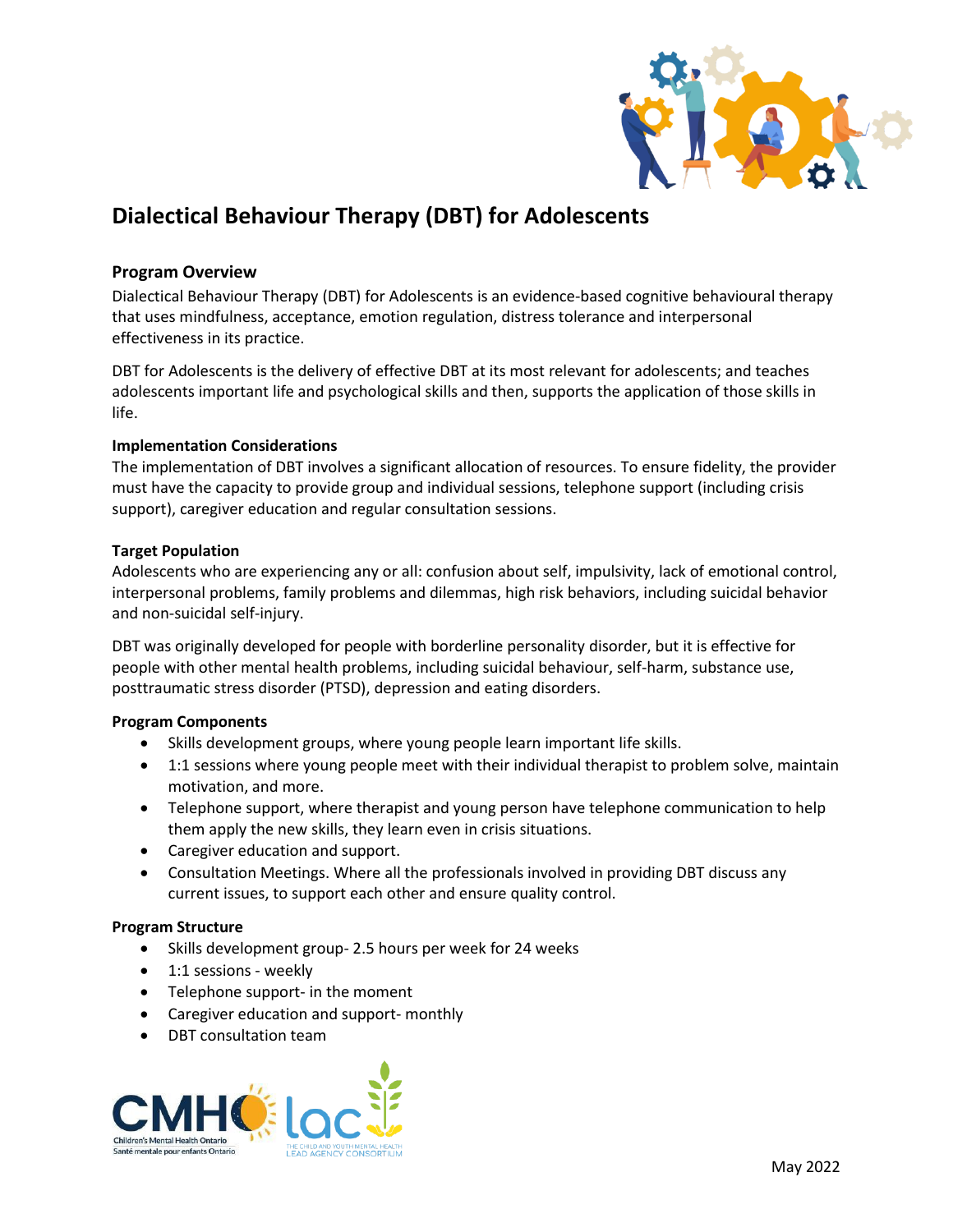

# **Training Overview**

# **Eligibility Criteria**

In Ontario, practitioners must be qualified to perform the controlled act of psychotherapy.

# **Structure of Training**

- **Length of Training:** 
	- o Courses offered through training organizations: 3- 5 days
	- $\circ$  Courses offered through university-level continuing education departments: to be completed over 4-7 years
	- o Booster trainings offered
- **Program Delivery:** Virtual and in-person
- **Language(s) of Instruction:** English
- **Clinical Supervision:** None indicated
- **Location:** Most trainings are based in Canada
- **Cost:** 
	- o Virtual: \$6,900 CAD for a group of up to 15 people. Extra delegates \$420 CAD per person
	- $\circ$  In person: \$7,650 CAD (plus tutor travel and accommodation expenses) for a group of up to 15 people. Extra delegates: \$480 CAD per person

# **Certification/Continuing Education Credits**

- Certificate of Completion
- Continuing Education credits available

#### Advanced Option:

# **Linehan Board of Certification<sup>4</sup>**

- Must be a licensed mental health professional, a graduate in mental health related field, and provide proof of the following to take the course:
	- o DBT clinical experience
	- o DBT training experience
	- o DBT team experience
	- o Exam based on the treatment manual
	- o Letter of Recommendation
	- o Work product demonstrations
- Certification is valid for 10 years
- Must complete 15 CEs every two years
- Upon completion, the only training available that provides "Certified DBT therapist" designation
- Not specific to treating children

<sup>&</sup>lt;sup>4</sup> DBT-Linehan Board of Certificatio[n https://dbt-lbc.org/index.php?page=101133](https://dbt-lbc.org/index.php?page=101133)

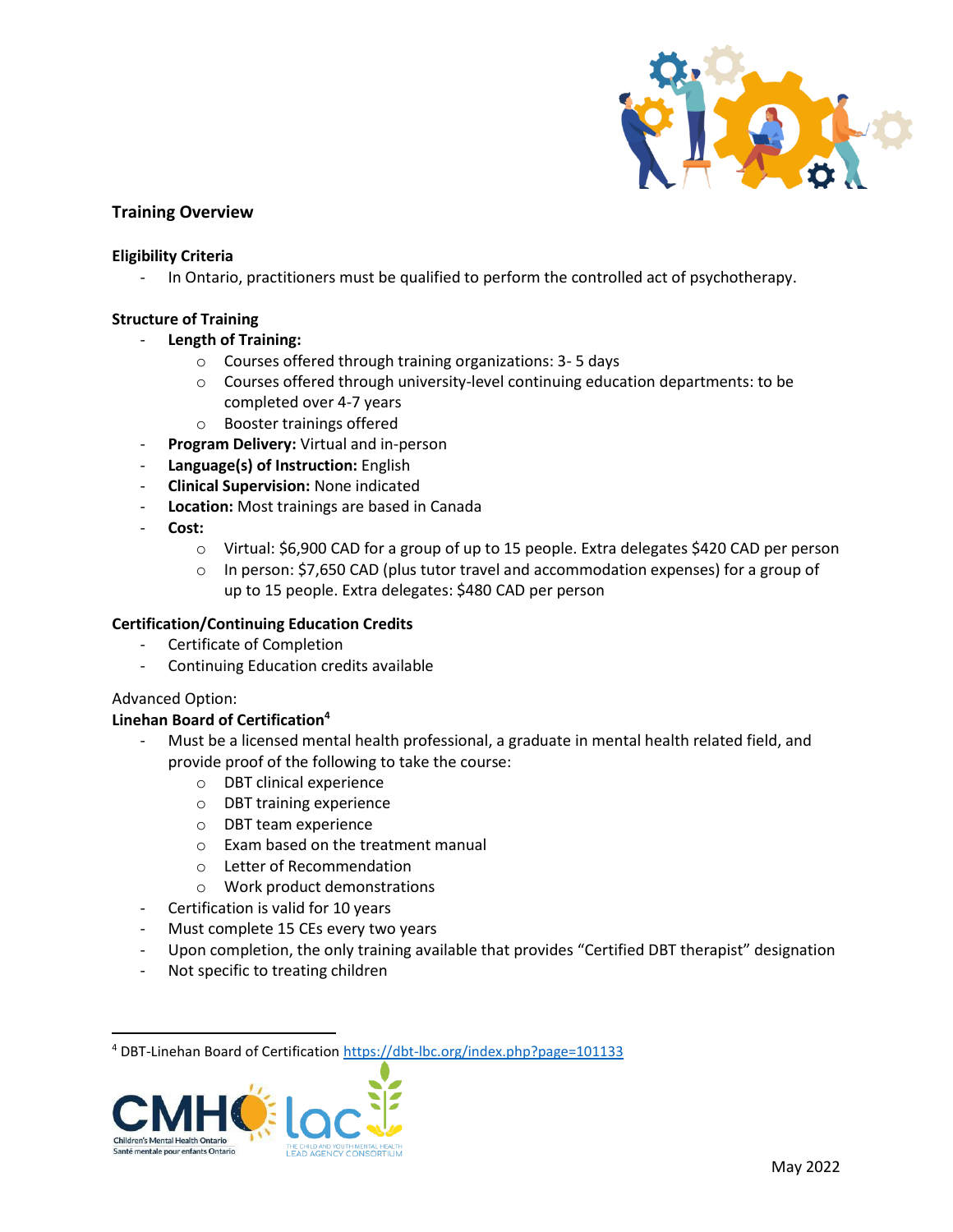

# **References in Literature**

Lang, C.M., Edwards, A.J., Mittler, M.A., & Bonavitacola, L. (2018). Dialectical behavior therapy with prolnged exposure for adolescents: Rationale and review of the research. *Cognitive and Behavioural Practice, 25*(3), 416-426[. https://doi.org/10.1016/j.cbpra.2017.12.005](https://doi.org/10.1016/j.cbpra.2017.12.005)

Fasulo, S.J., Ball, J.M., Jurkovic, G.J., & Miller, A.L. (2015). Towards the development of an effective working alliance: The application of DBT validation and stylistic strategies in adaptation of a manualized complex trauma treatment program for adolescents in long-term detention. *American Journal of Psychotherapy, 69*(2), 219-239.<https://doi.org/10.1176/appi.psychotherapy.2015.69.2.219>

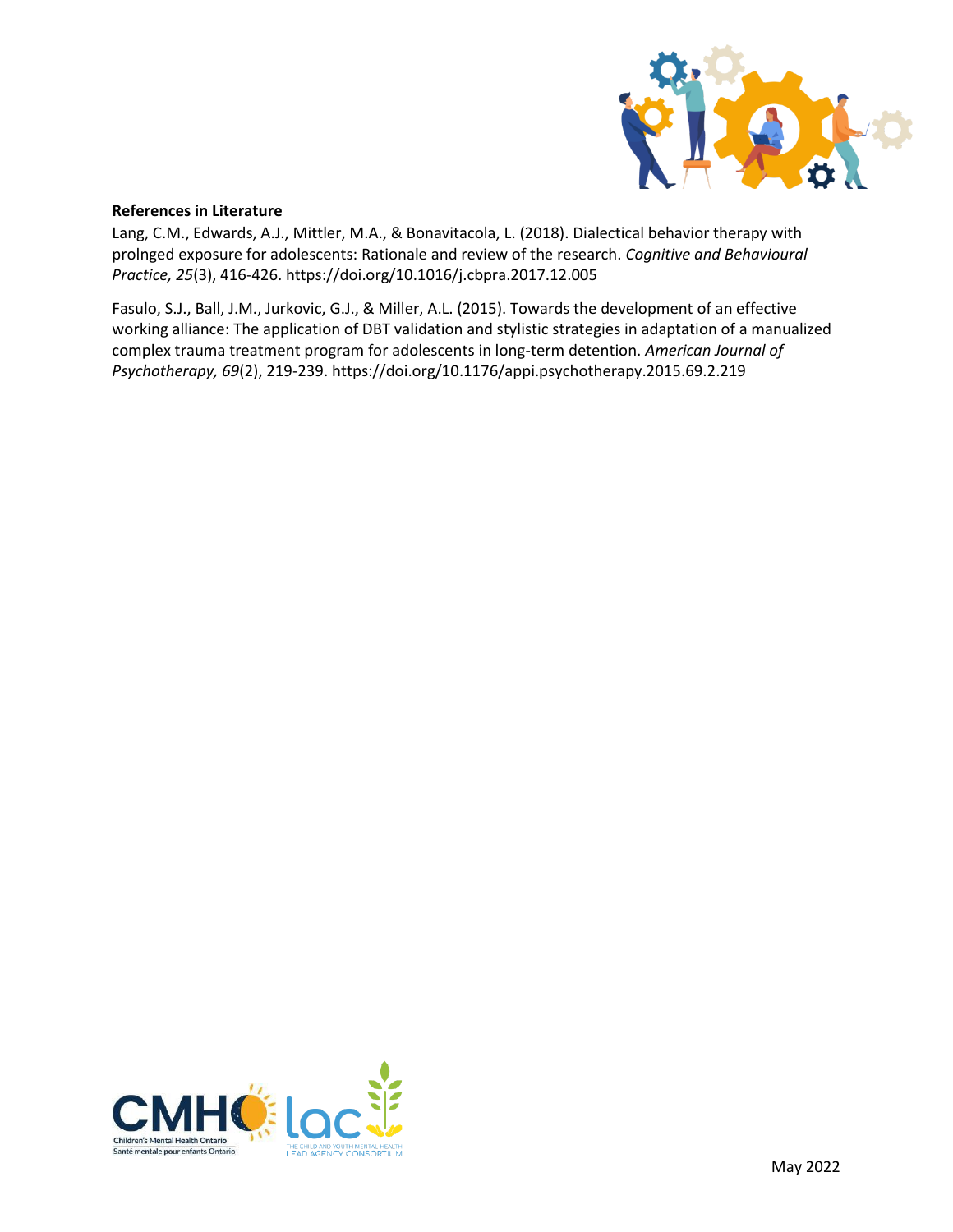

# <span id="page-10-0"></span>**Trauma Focused Cognitive Behavioral Therapy (TF-CBT)**

# **Program Overview**

**Trauma-Focused Cognitive-Behavioral Therapy (TF-CBT)** is an evidence based conjoint parent/caregiver child treatment that uses cognitive-behavioural principles and exposure techniques to prevent and treat posttraumatic stress, depression, and behavioural problems in children and youth impacted by trauma.

# **Implementation Considerations**

Clinicians being trained in Trauma-Focused Cognitive Behavioural Therapy require a good foundation in CBT principles and techniques.

# **Target Population**

Children and youth 3-18 who have experienced a single or repeated experience of sexual, physical, or mental abuse or who have developed post[-traumatic](https://www.psychologytoday.com/us/basics/trauma) symptoms, [depression,](https://www.psychologytoday.com/us/basics/depression) o[r anxiety](https://www.psychologytoday.com/us/basics/anxiety) as a result of the loss of a loved one or exposure to violence in the home or community. The presence of a competent, child-focused caregiver at the time of treatment is required. If a child or adolescent also exhibits serious behavioral, substance-abuse, or [suicidal-](https://www.psychologytoday.com/us/basics/suicide)ideation problems, other forms of treatment, such as dialectical behavior therapy, may be more appropriate.

### **Program Components**

- Psychoeducation,
- Parenting skills,
- Coping skills, (relaxation, feelings id, cognitive coping),
- Developing a helpful narrative of the traumatic event through cognitive processing of trauma elated thoughts and beliefs,
- Caregiver involvement through conjoint parent-child sessions,
- Enhancing safety and future development.

# **Program Structure**

- 12 to 16 sessions.
- May be extended if:
	- The child has particular difficulty establishing a therapeutic relationship.
	- The child is emotionally unstable and needs many sessions to learn to tolerate traumarelated feelings.
	- The child has experienced so many episodes of abuse or different types of trauma that it takes longer to develop the trauma narrative.
	- The child experiences repeated crisis situations during therapy that prolong the course of treatment.